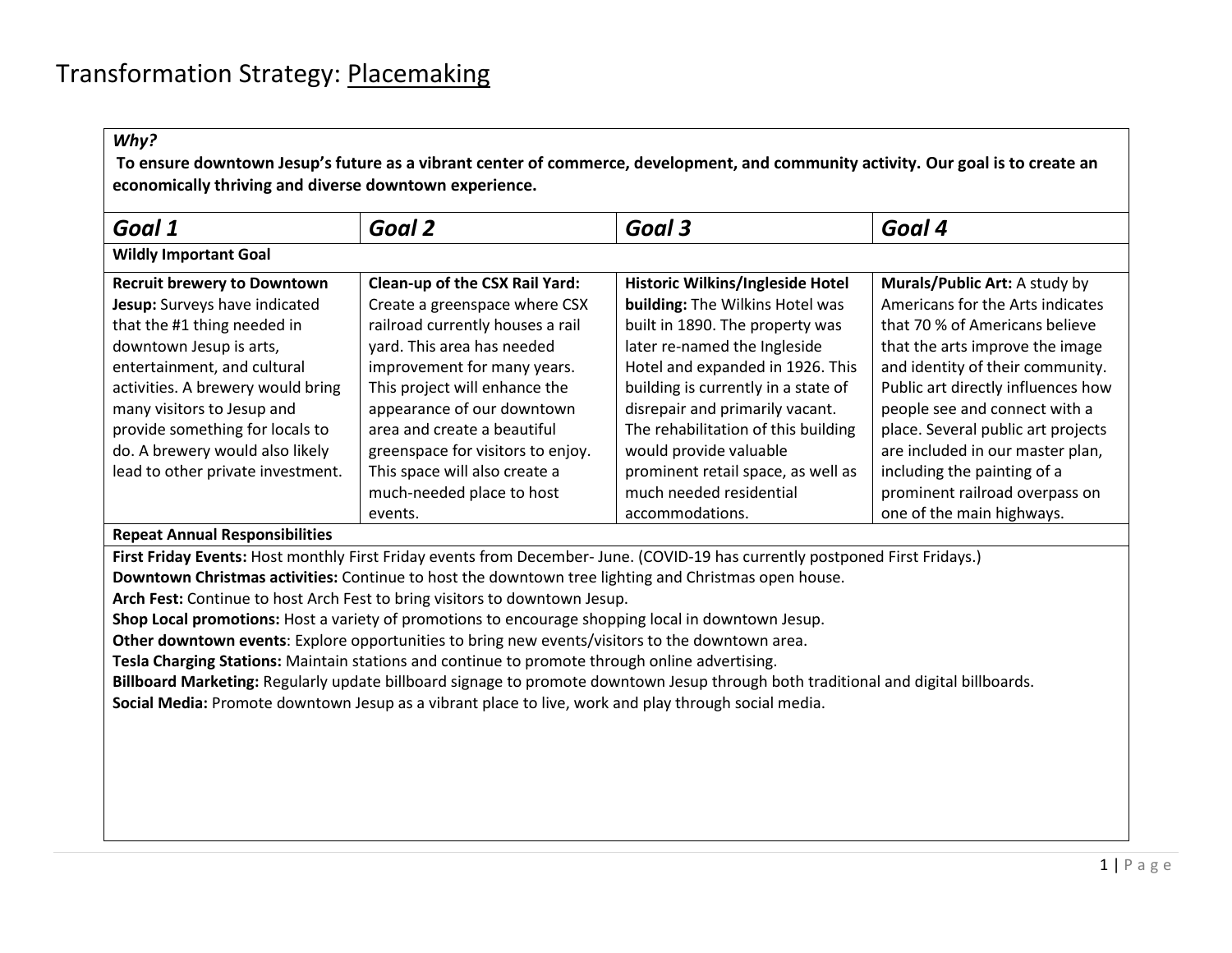## Transformation Strategy: Placemaking

| <b>Goal: Recruit brewery to Downtown Jesup.</b>                                                  | Define Success: Brewery locates in downtown Jesup and is fully |  |  |  |
|--------------------------------------------------------------------------------------------------|----------------------------------------------------------------|--|--|--|
|                                                                                                  | operational.                                                   |  |  |  |
|                                                                                                  |                                                                |  |  |  |
| Partners: City of Jesup, Wayne County Industrial Development Authority, Downtown property owners |                                                                |  |  |  |

|                                                                                                                                       | <b>Board Member</b>      | Staff       |           |             |               |
|---------------------------------------------------------------------------------------------------------------------------------------|--------------------------|-------------|-----------|-------------|---------------|
| Task                                                                                                                                  | Responsible              | Responsible | Due Date  | Progress    | <b>Budget</b> |
| 1. Promotion of Rural Zone tax incentives within downtown<br>district                                                                 | ALL DDA BOARD Molly Hall |             | Ongoing   | In-progress | \$1,000       |
| 2. Creation of a business investment guide to help new<br>businesses navigate permitting, business license, etc.                      | ALL DDA BOARD Molly Hall |             | June 2021 | Not started | \$2,500       |
| 3. Assist prospective investors in location selection                                                                                 | ALL DDA BOARD Molly Hall |             | June 2022 | In-progress | \$0           |
| 4. Help facilitate the process of securing funding for brewery - ALL DDA BOARD Molly Hall<br>DDRLF, SBA loans, Rural Zone Tax Credits |                          |             | June 2022 | In-progress | \$0           |
| 5. Consult with city attorney and city council regarding codes<br>and ordinances                                                      | ALL DDA BOARD Molly Hall |             | June 2021 | In-Progress | \$0           |
| 6. Assist investor with water/sewer improvements                                                                                      | ALL DDA BOARD Molly Hall |             | June 2022 | Not started | \$0           |
| 7. Help facilitate permitting process                                                                                                 | ALL DDA BOARD Molly Hall |             | June 2022 | Not started | \$0           |
| 8.                                                                                                                                    |                          |             |           |             |               |
|                                                                                                                                       |                          |             |           | Total       | \$3,500       |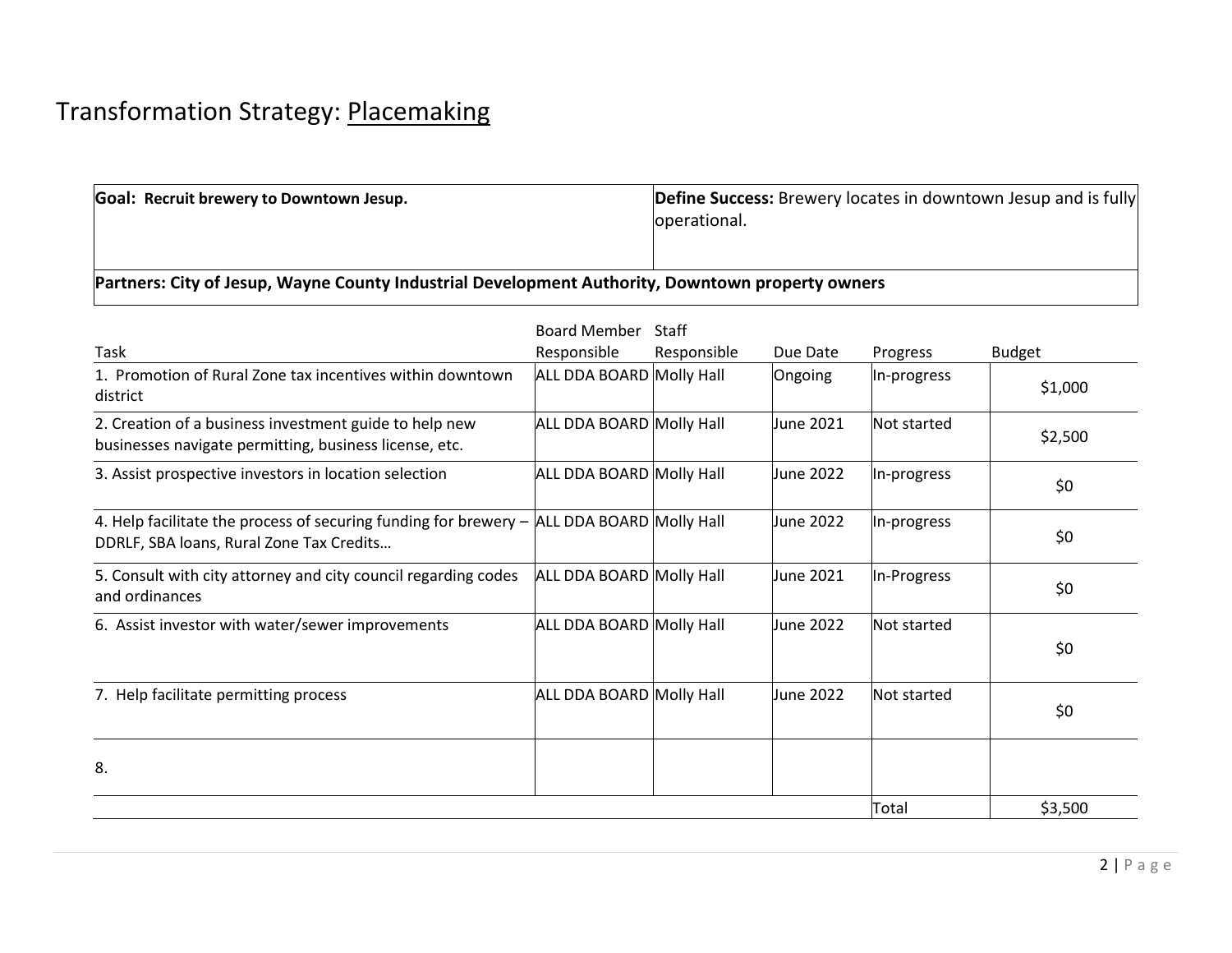| Goal: Clean-up of the CSX Rail Yard: Create a greenspace where CSX railroad Define Success: Rail debris is removed and space is |                                          |  |  |  |  |  |
|---------------------------------------------------------------------------------------------------------------------------------|------------------------------------------|--|--|--|--|--|
| currently houses a rail yard.                                                                                                   | transformed into a beautiful greenspace. |  |  |  |  |  |
|                                                                                                                                 |                                          |  |  |  |  |  |
|                                                                                                                                 |                                          |  |  |  |  |  |
| Partners: City of Jesup, Wayne County Industrial Development Authority, CSX, GA Power, Rayonier Advanced Materials              |                                          |  |  |  |  |  |

|                                                                                         | <b>Board Member Staff</b> |             |           |                  |               |
|-----------------------------------------------------------------------------------------|---------------------------|-------------|-----------|------------------|---------------|
| Task                                                                                    | Responsible               | Responsible | Due Date  | Progress         | <b>Budget</b> |
| 1. Contract with CSX to remove rail yard                                                | ALL DDA BOARD Molly Hall  |             | Ongoing   | <b>COMPLETED</b> | \$0           |
| 2. Create preliminary designs for greenspace                                            | ALL DDA BOARD Molly Hall  |             | June 2019 | icompleted       | \$0           |
| 3. Rail yard debris removed                                                             | ALL DDA BOARD Molly Hall  |             | June 2019 | <b>STALLED</b>   | \$0           |
| 4. Finalize engineering and landscape designs                                           | ALL DDA BOARD Molly Hall  |             | June 2022 | Not started      | \$0           |
| 5. Water/sewer updates for landscaping                                                  | ALL DDA BOARD Molly Hall  |             | June 2021 | lNot started     | \$0           |
| 6. Crowdfunding campaign to finance park benches, lights, etc. ALL DDA BOARD Molly Hall |                           |             | June 2022 | Not started      | \$50,000      |
| 7. Install landscaping and fencing                                                      | ALL DDA BOARD Molly Hall  |             | June 2022 | Not started      | \$50,000      |
| 8. Build walking trail/sidewalks                                                        | ALL DDA BOARD Molly Hall  |             | June 2022 | Not started      | \$50,000      |
|                                                                                         |                           |             |           | Total            | \$150,000     |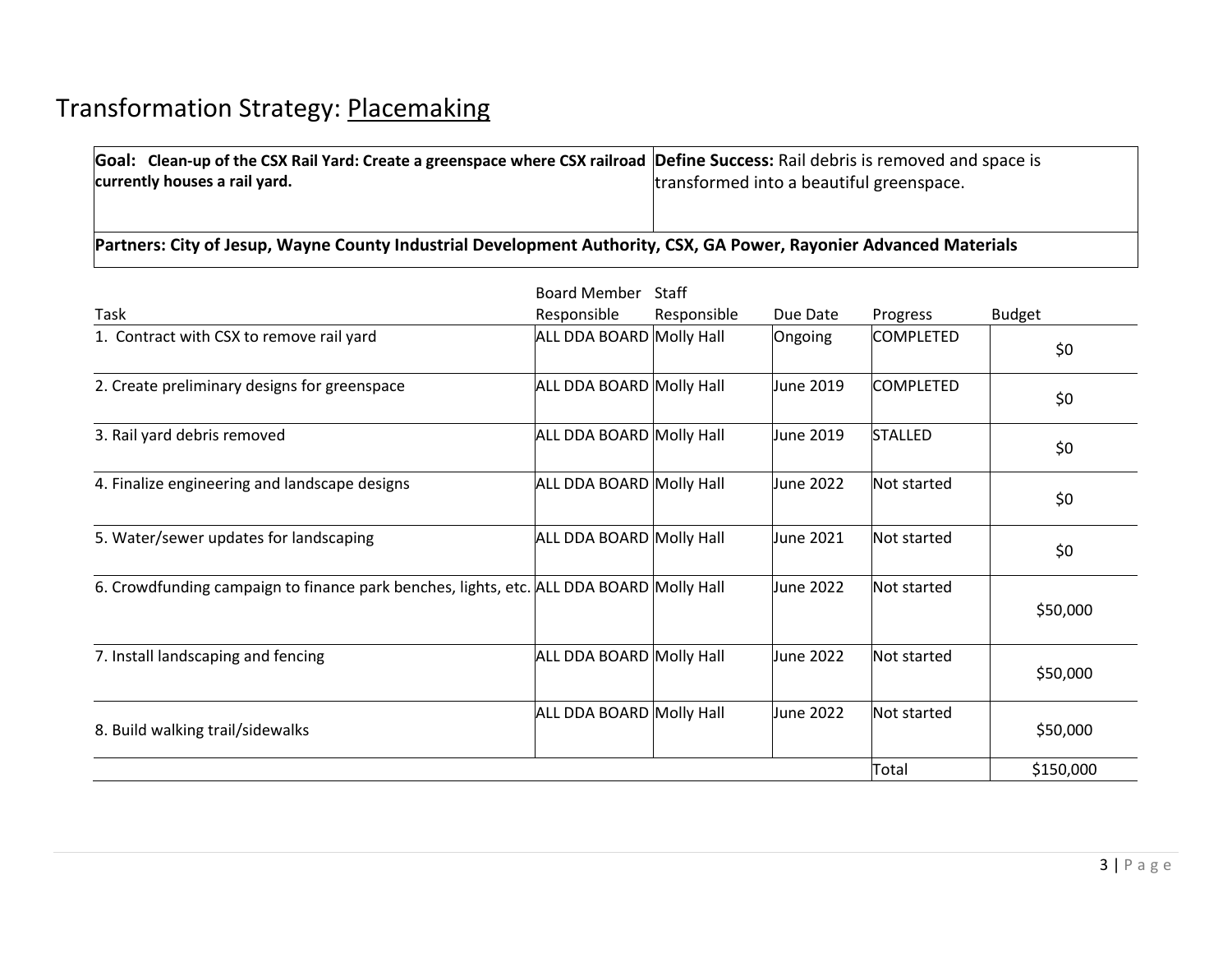| Goal: Rehabilitation of the Historic Wilkins/Ingleside Hotel.                                                    | <b>Define Success:</b> Building has been restored and is occupied<br>with first-floor retail and second-floor residential. |  |  |  |  |
|------------------------------------------------------------------------------------------------------------------|----------------------------------------------------------------------------------------------------------------------------|--|--|--|--|
| Partners: City of Jesup, Wayne County Industrial Development Authority, GA Cities, DCA, Downtown property owners |                                                                                                                            |  |  |  |  |

|                                                                                                                           | Board Member             | Staff       |                  |              |               |
|---------------------------------------------------------------------------------------------------------------------------|--------------------------|-------------|------------------|--------------|---------------|
| Task                                                                                                                      | Responsible              | Responsible | Due Date         | Progress     | <b>Budget</b> |
| 1. Recruit potential investors/partners                                                                                   | ALL DDA BOARD Molly Hall |             | Ongoing          | In-progress  | \$0           |
| 2. Help facilitate the process of securing funding - DDRLF, SBA ALL DDA BOARD Molly Hall<br>loans, Rural Zone Tax Credits |                          |             | Ongoing          | Not started  | \$0           |
| 3. Assist investor with engineering/design study                                                                          | ALL DDA BOARD Molly Hall |             | Uune 2022        | lNot started | \$10,000      |
| 4. Consult with city building inspector regarding codes                                                                   | ALL DDA BOARD Molly Hall |             | June 2021        | In-progress  | \$0           |
| 5. Assist investor with water/sewer improvements                                                                          | ALL DDA BOARD Molly Hall |             | June 2022        | In-Progress  | \$0           |
| 6. Promotion of Rural Zone tax incentives within downtown<br>district                                                     | ALL DDA BOARD Molly Hall |             | Ongoing          | In-progress  | \$1,000       |
| 7. Creation of a business investment guide to help new<br>businesses navigate permitting, business license, etc.          | ALL DDA BOARD Molly Hall |             | June 2022        | Not started  | \$2,500       |
| 8. Help promote completed retail & residential space                                                                      | ALL DDA BOARD Molly Hall |             | <b>July 2024</b> | Not started  | \$500         |
|                                                                                                                           |                          |             |                  | Total        | \$14,000      |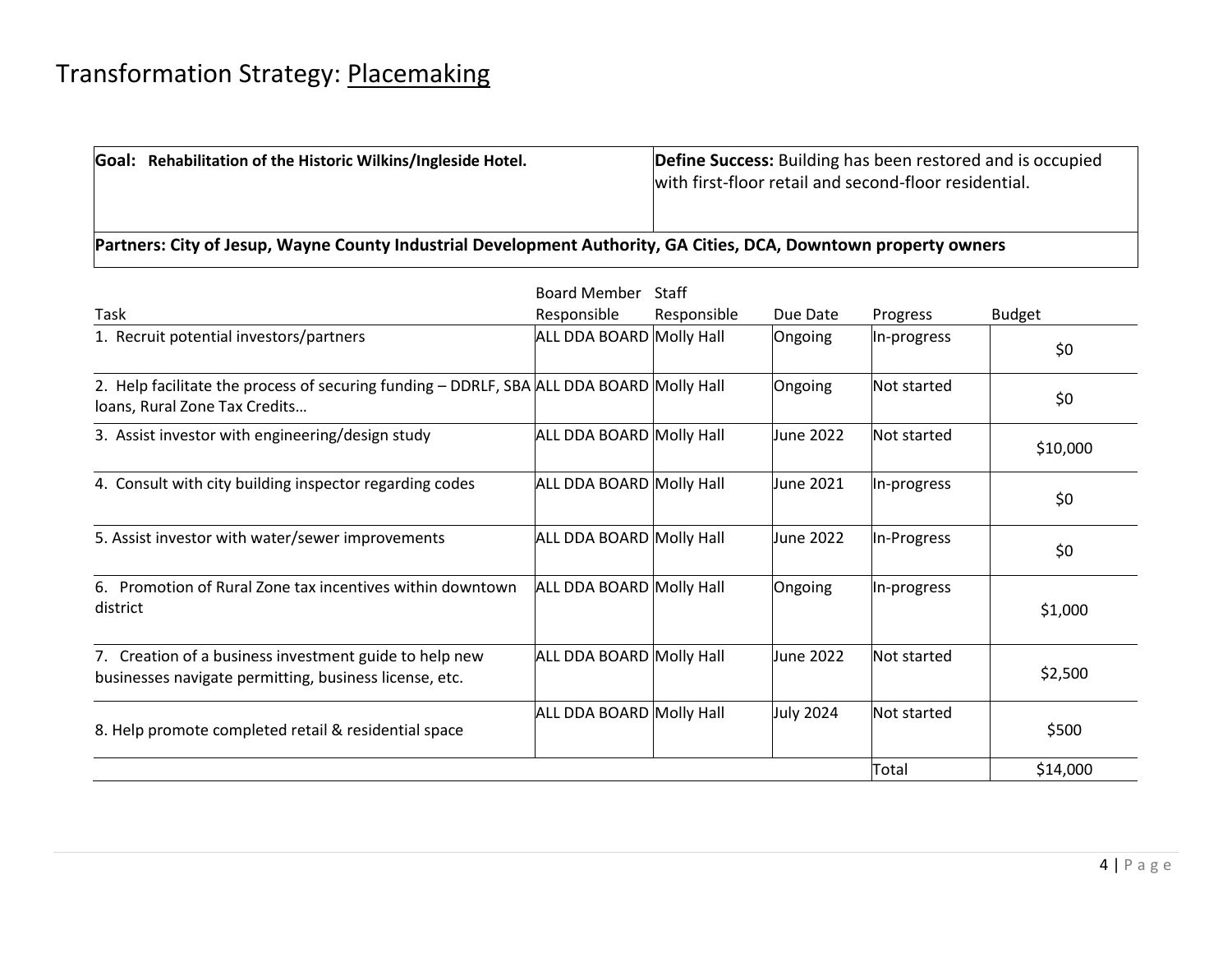|        | Goal: Murals/Public Art: Complete at least 2 public art projects in downtown Define Success: 2 public art projects are completed in |                      |
|--------|-------------------------------------------------------------------------------------------------------------------------------------|----------------------|
| Jesup. |                                                                                                                                     | prominent locations. |

**Partners: City of Jesup, Downtown property owners, Wayne County Arts Council, Local artists**

|                                                                      | <b>Board Member</b>           | Staff         |                  |                  |               |
|----------------------------------------------------------------------|-------------------------------|---------------|------------------|------------------|---------------|
| Task                                                                 | Responsible                   | Responsible   | Due Date         | Progress         | <b>Budget</b> |
| 1. Coordinate with Norfolk Southern for railroad overpass<br>project | ALL DDA BOARD Bill Shuman     |               | <b>July 2021</b> | In-progress      | \$0           |
| 2. Select contractor for painting of railroad overpass painting      | ALL DDA BOARD Bill Shuman     |               | June 2020        | <b>COMPLETED</b> | \$0           |
| 3. Finalize design for railroad overpass                             | ALL DDA BOARD Molly Hall/Bill | <b>Shuman</b> | December<br>2020 | <b>COMPLETED</b> | \$0           |
| 4. Painting of railroad overpass                                     | ALL DDA BOARD Bill Shuman     |               | June 2021        | Not started      | \$150,000     |
| 5. Promote public art to downtown property owners                    | ALL DDA BOARD Molly Hall      |               | Ongoing          | In-Progress      | \$0           |
| 6. Apply for Georgia arts council grant for mural                    | ALL DDA BOARD Molly Hall      |               | <b>July 2021</b> | Not started      | \$0           |
| 7. Painting of welcome mural at Sugar & Spice building               | ALL DDA BOARD Molly Hall      |               | June 2022        | Not started      | \$10,000      |
| 8.                                                                   |                               |               |                  |                  |               |
|                                                                      |                               |               |                  | Total            | \$160,000     |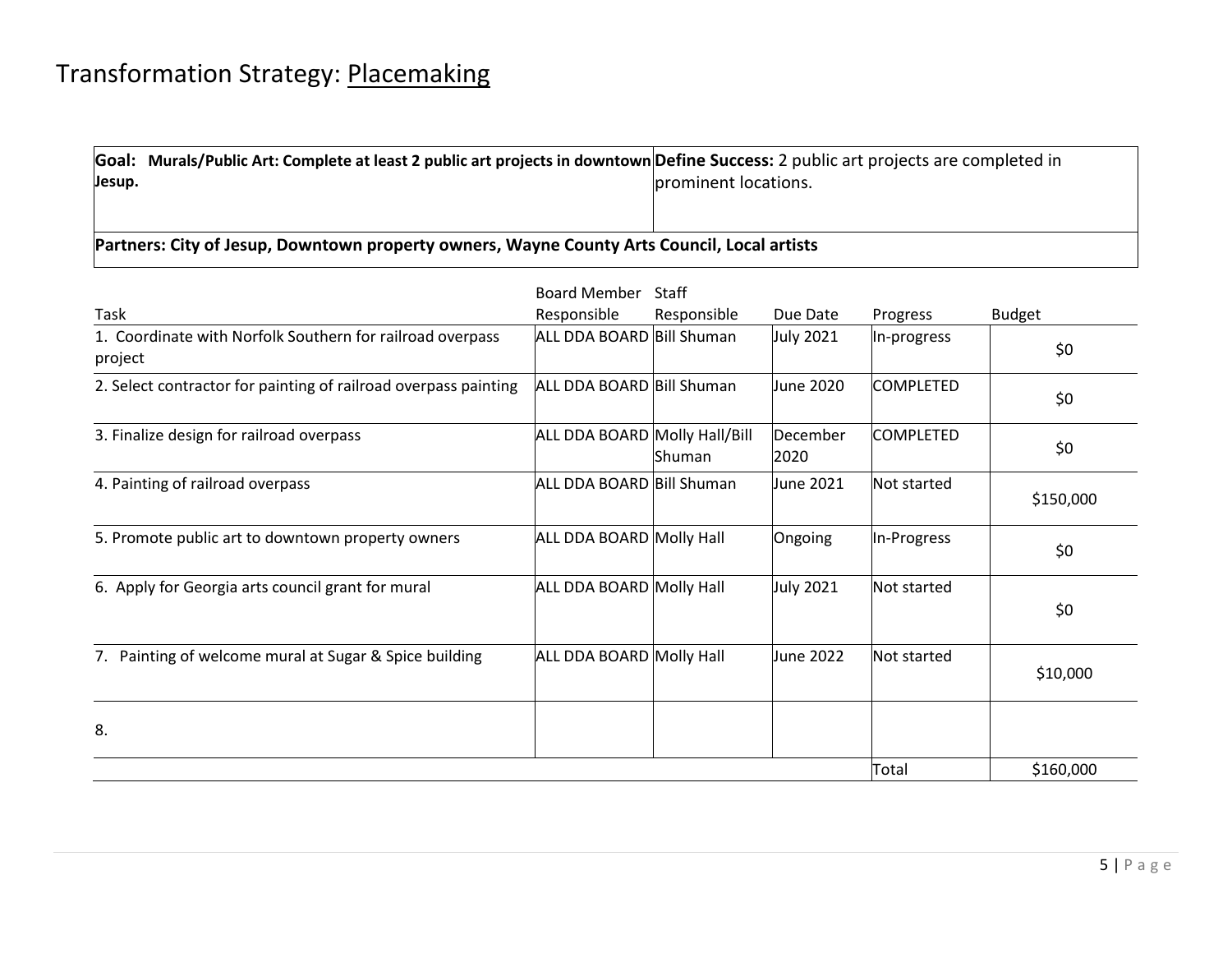| Goal 1                                                                                                                                                                                                                                                                                                                                                                                                                                                                                                                 | Goal 2                                                                                                                                                                                                                                                                                                      | Goal 3                                                                                                                                                                                                                                                                                                         | Goal 4                                                                                                                                                                                                                                                                                                                |  |  |  |
|------------------------------------------------------------------------------------------------------------------------------------------------------------------------------------------------------------------------------------------------------------------------------------------------------------------------------------------------------------------------------------------------------------------------------------------------------------------------------------------------------------------------|-------------------------------------------------------------------------------------------------------------------------------------------------------------------------------------------------------------------------------------------------------------------------------------------------------------|----------------------------------------------------------------------------------------------------------------------------------------------------------------------------------------------------------------------------------------------------------------------------------------------------------------|-----------------------------------------------------------------------------------------------------------------------------------------------------------------------------------------------------------------------------------------------------------------------------------------------------------------------|--|--|--|
| <b>Wildly Important Goal</b>                                                                                                                                                                                                                                                                                                                                                                                                                                                                                           |                                                                                                                                                                                                                                                                                                             |                                                                                                                                                                                                                                                                                                                |                                                                                                                                                                                                                                                                                                                       |  |  |  |
| Streetscape expansion: Extend<br>the streetscape on West Walnut,<br>West Cherry, and West Plum<br>Streets. This will help enhance the<br>visual appearance of our<br>downtown to visitors and locals<br>alike. Research during our master<br>planning process indicated that<br>streetscape improvements are a<br>positive development and there is<br>a need for continued<br>beautification.                                                                                                                         | <b>Downtown Gateway Signage:</b><br>Install arch signage at two most<br>prominent downtown gateways.<br>This signage will help direct<br>visitors to downtown Jesup and<br>create a sense of place. Improved<br>signage will create an opportunity<br>to build downtown Jesup's appeal<br>as a destination. | <b>Street Signs: Install attractive</b><br>street signs in the downtown area<br>to help visitors navigate<br>downtown Jesup. Currently, there<br>is a lack of cohesion with our<br>street signage. New, eye-catching<br>street signage would increase our<br>downtown's appeal as a place to<br>shop and play. | <b>Tourist Map downtown: Create</b><br>and install a tourist map in the<br>downtown parking lot to direct<br>visitors to local merchants,<br>accommodations, and attractions<br>such as The Historic Strand<br>Theatre. This signage could<br>positively impact the first<br>impressions of travelers to our<br>area. |  |  |  |
| <b>Repeat Annual Responsibilities</b>                                                                                                                                                                                                                                                                                                                                                                                                                                                                                  |                                                                                                                                                                                                                                                                                                             |                                                                                                                                                                                                                                                                                                                |                                                                                                                                                                                                                                                                                                                       |  |  |  |
| Communicate with property owners - Encourage property owners to maintain and improve downtown property.<br>Façade and Sign Grant - Oversee and promote downtown Façade and Sign grant program.<br>Banners - Maintain and seasonally update downtown banners.<br>Landscaping - Maintain street planters, hanging baskets, and downtown flower beds.<br>Christmas lights - Install Christmas lights and décor annually.<br>Street cleaning and maintenance - Ensure streets are kept clean, trash and debris is removed. |                                                                                                                                                                                                                                                                                                             |                                                                                                                                                                                                                                                                                                                |                                                                                                                                                                                                                                                                                                                       |  |  |  |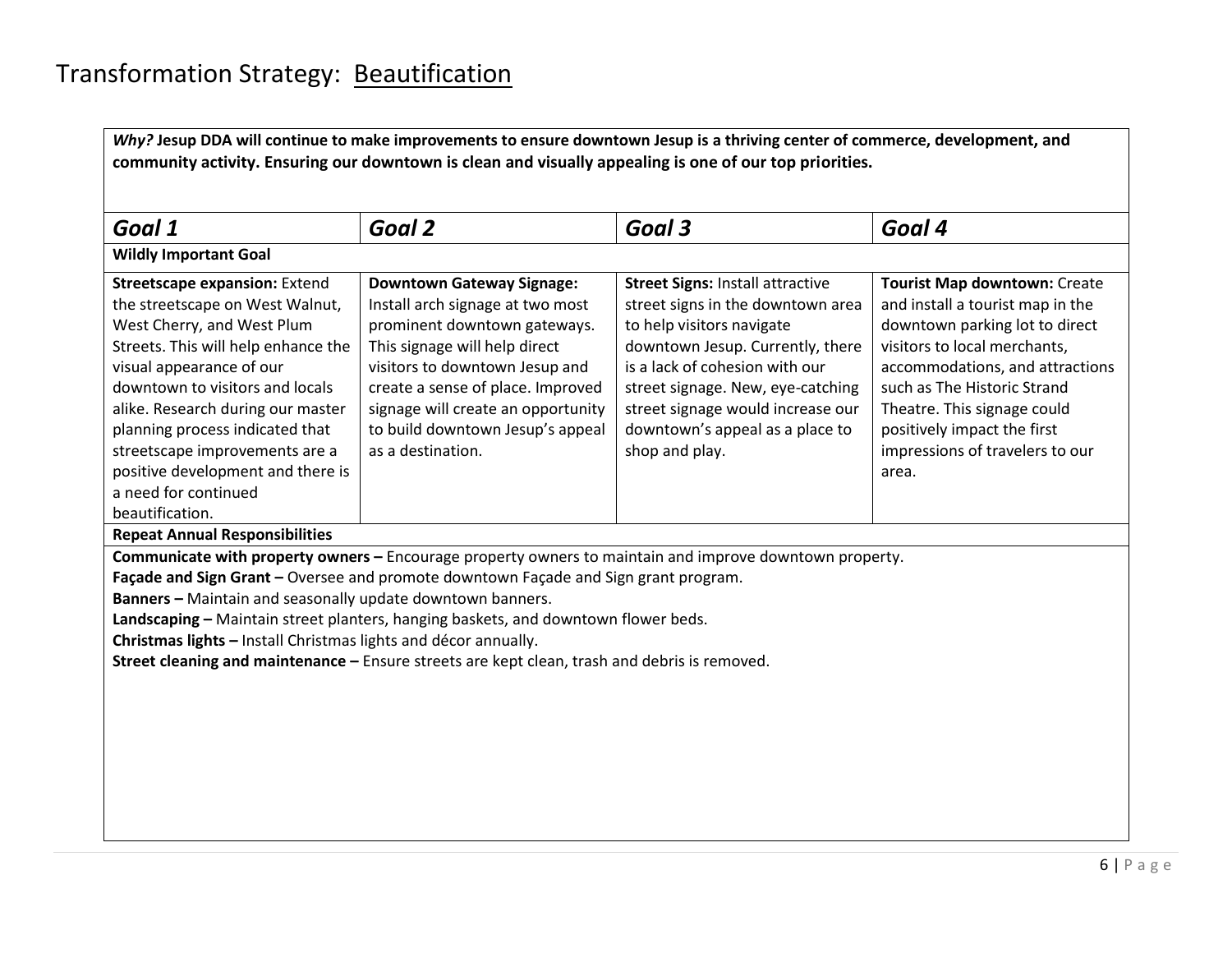## Transformation Strategy: Beautification

| Goal: Streetscape expansion: Extend the streetscape on West Walnut, West                                                                 | Define Success: Streetscape extension on West Walnut, West |
|------------------------------------------------------------------------------------------------------------------------------------------|------------------------------------------------------------|
| Cherry, and West Plum Streets. This will help enhance the visual appearance of Cherry, and West Plum are completed with new light poles, |                                                            |
| our downtown to visitors and locals alike. Research during our master planning benches, and landscaping in place.                        |                                                            |
| process indicated that streetscape improvements are a positive development                                                               |                                                            |
| and there is a need for continued beautification.                                                                                        |                                                            |
|                                                                                                                                          |                                                            |
|                                                                                                                                          |                                                            |

**Partners: Georgia Department of Transportation, City of Jesup, City Engineer, Moreland Altobelli Associates**

|                                                         | <b>Board Member</b> | <b>Staff</b>                    |                        |                  |                                           |
|---------------------------------------------------------|---------------------|---------------------------------|------------------------|------------------|-------------------------------------------|
| Task                                                    | Responsible         | Responsible                     | Due Date               | Progress         | <b>Budget</b>                             |
| 1. Concept Designs                                      | <b>ALL BOARD</b>    | Molly Hall/City<br>Engineer/MBA | Nov. 2018              | <b>COMPLETED</b> | Included in project<br>total budget below |
| 2. Ecology, Historical, Archaeological Cultural Studies | <b>ALL BOARD</b>    | Molly Hall/City<br>Engineer/MBA | June 2019              | <b>COMPLETED</b> | Included in project<br>total budget below |
| 3. Landscaping plans Preliminary Design                 | <b>ALL BOARD</b>    | Molly Hall/City<br>Engineer/MBA | June 2019              | <b>COMPLETED</b> | Included in project<br>total budget below |
| 4. Environmental Certification                          | <b>ALL BOARD</b>    | Molly Hall/City<br>Engineer/MBA | July 2020              | <b>COMPLETED</b> | Included in project<br>total budget below |
| 5. Preliminary plans                                    | <b>ALL BOARD</b>    | Molly Hall/City<br>Engineer/MBA | October 2020 COMPLETED |                  | Included in project<br>total budget below |
| 6. Utility approvals                                    | <b>ALL BOARD</b>    | Molly Hall/City<br>Engineer/MBA | December<br>2020       | <b>COMPLETED</b> | Included in project<br>total budget below |
| 7. Final Plans                                          | <b>ALL BOARD</b>    | Molly Hall/City<br>Engineer/MBA | March 2021             | In-progress      | Included in project<br>total budget below |
| 8. Contract awarded                                     | <b>ALL BOARD</b>    | Molly Hall/City<br>Engineer/MBA | May 2021               | In-progress      | Included in project<br>total budget below |
| Funding included in SPLOST                              |                     |                                 |                        | Total            | \$1,368,303.46                            |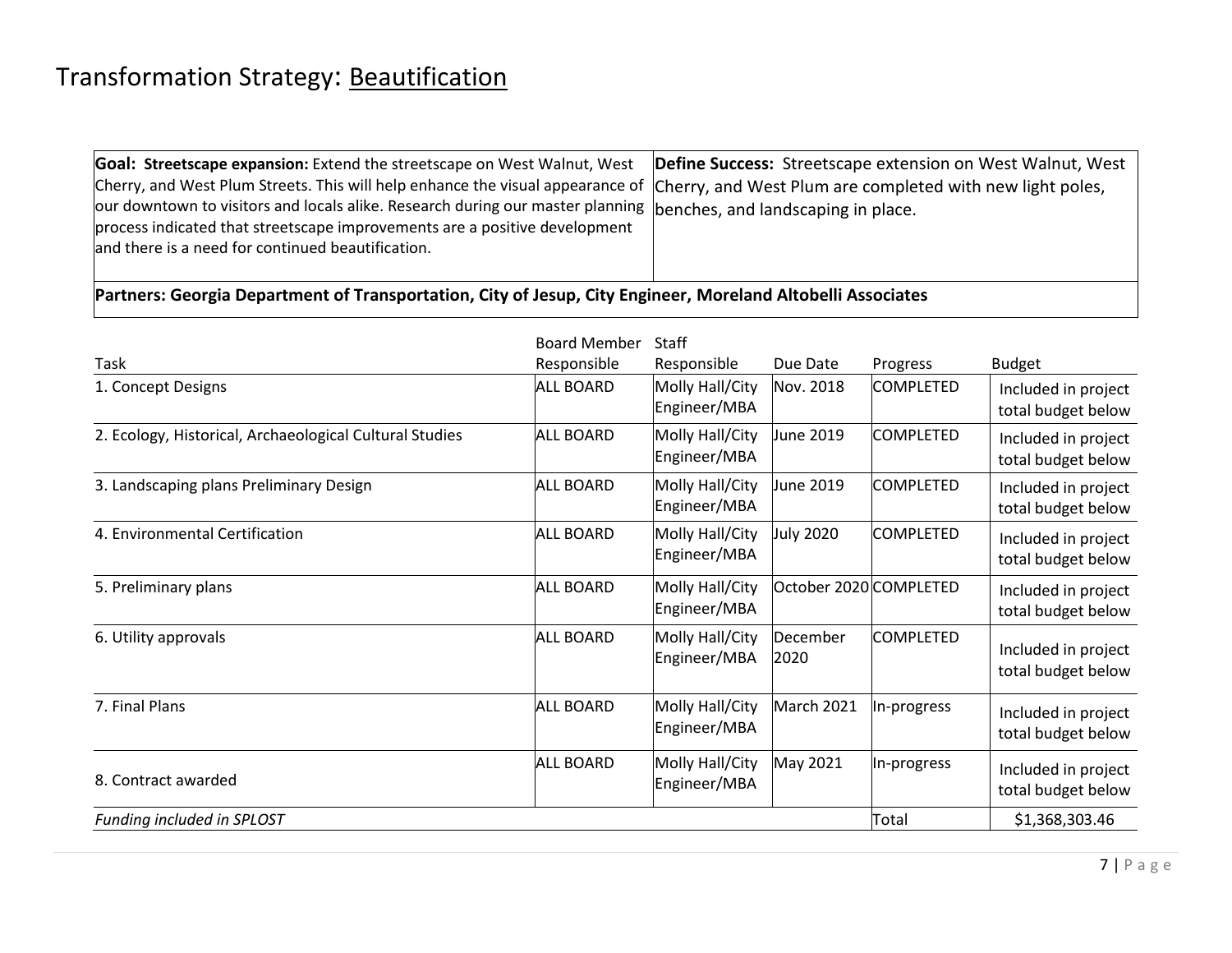**Goal: Downtown Gateway Signage: Install arch signage at two most prominent downtown gateways.** **Define Success:** Signage is installed.

**Partners: Georgia Department of Transportation, City of Jesup, City Engineer, Sign company**

|                                                  | <b>Board Member</b> | Staff       |                        |             |               |
|--------------------------------------------------|---------------------|-------------|------------------------|-------------|---------------|
| Task                                             | Responsible         | Responsible | Due Date               | Progress    | <b>Budget</b> |
| 1. Develop design of gateway signage             | <b>ALL BOARD</b>    | Molly Hall  | January 2020 Completed |             | \$0           |
| 2. Obtain quotes for signage                     | <b>ALL BOARD</b>    | Molly Hall  | August 2020            | Completed   | \$0           |
| 3. Communicate with GDOT about permitting        | <b>ALL BOARD</b>    | Molly Hall  | June 2021              | In-Progress | \$0           |
| 4. Water, sewer and utilities for project (#1)   | <b>ALL BOARD</b>    | Molly Hall  | March 2021             | Not started | \$0           |
| 5. Install signage at E. Cherry St location (#1) | <b>ALL BOARD</b>    | Molly Hall  | May 2021               | Not started | \$15,000      |
| 6. Install landscaping (#1)                      | <b>ALL BOARD</b>    | Molly Hall  | June 2021              | Not started | \$15,000      |
| 7. Install signage at E. Cherry St location (#2) | <b>ALL BOARD</b>    | Molly Hall  | June 2022              | Not started | \$15,000      |
| 8. Install landscaping (#2)                      | <b>All BOARD</b>    | Molly Hall  | June 2022              | Not started | \$15,000      |
|                                                  |                     |             |                        | Total       | \$60,000      |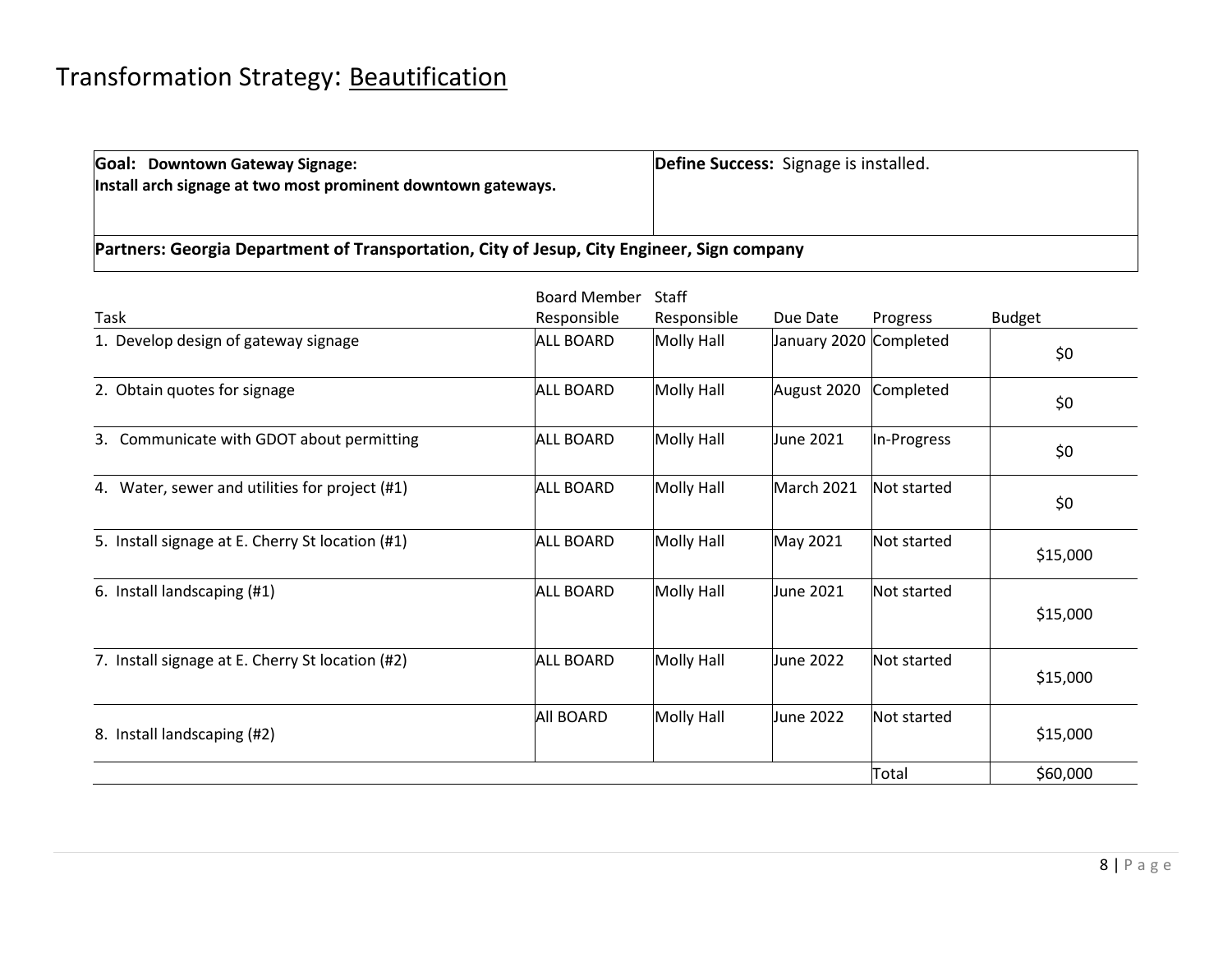| Goal: Street Signs: Install attractive street signs in the downtown area to<br>help visitors navigate downtown Jesup. | <b>Define Success:</b> New signs are installed downtown. |  |  |  |  |  |
|-----------------------------------------------------------------------------------------------------------------------|----------------------------------------------------------|--|--|--|--|--|
| Partners: Georgia Department of Transportation, City of Jesup, City Engineer                                          |                                                          |  |  |  |  |  |

|                                                  | <b>Board Member</b> | Staff                         |                  |             |               |
|--------------------------------------------------|---------------------|-------------------------------|------------------|-------------|---------------|
| Task                                             | Responsible         | Responsible                   | Due Date         | Progress    | <b>Budget</b> |
| 1. Create listing of all signage needed downtown | <b>ALL BOARD</b>    | Molly<br>Hall/Public<br>Works | May 2021         | In-progress | \$0           |
| 2. Determine design of signage                   | <b>ALL BOARD</b>    | Molly Hall                    | June 2021        | Not started | \$0           |
| 3. Obtain appropriate GDOT permissions           | <b>ALL BOARD</b>    | <b>Molly Hall</b>             | December<br>2020 | Not started | \$0           |
| 4. Obtain bids for street signage                | <b>ALL BOARD</b>    | <b>Molly Hall</b>             | June 2020        | Not started | \$75,000      |
| 5. Install street signage                        | <b>ALL BOARD</b>    | <b>Public Works</b>           | June 2021        | Not started | \$0           |
| 6.                                               |                     |                               |                  |             | \$0           |
| 7.                                               |                     |                               |                  |             | \$0           |
| 8.                                               |                     |                               |                  |             | \$0           |
|                                                  |                     |                               |                  | Total       | \$75,000      |